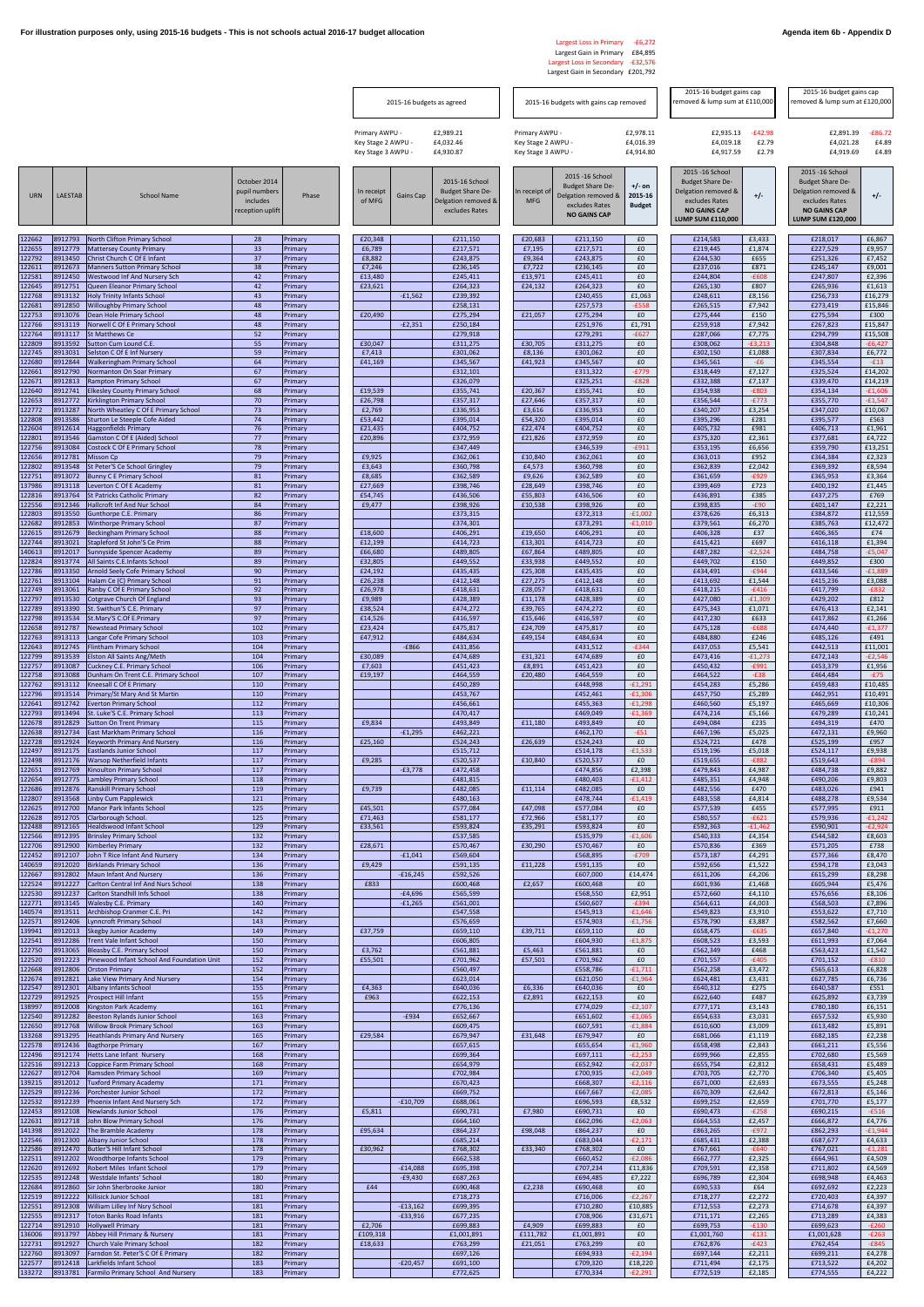| URN                        | <b>LAESTAB</b>                | <b>School Name</b>                                                                                        | October 2014<br>pupil numbers<br>includes<br>reception uplift | Phase                         | In receipt<br>of MFG | Gains Cap               | 2015-16 School<br><b>Budget Share De-</b><br>Delgation removed &<br>excludes Rates | In receipt of<br><b>MFG</b> | 2015 - 16 School<br><b>Budget Share De-</b><br>Delgation removed &<br>excludes Rates<br><b>NO GAINS CAP</b> | $+/-$ on<br>2015-16<br><b>Budget</b> | 2015 - 16 School<br><b>Budget Share De-</b><br>Delgation removed &<br>excludes Rates<br><b>NO GAINS CAP</b><br><b>LUMP SUM £110,000</b> | $+/-$                               | 2015 - 16 School<br><b>Budget Share De-</b><br>Delgation removed &<br>excludes Rates<br><b>NO GAINS CAP</b><br><b>LUMP SUM £120,000</b> | $+/-$                               |
|----------------------------|-------------------------------|-----------------------------------------------------------------------------------------------------------|---------------------------------------------------------------|-------------------------------|----------------------|-------------------------|------------------------------------------------------------------------------------|-----------------------------|-------------------------------------------------------------------------------------------------------------|--------------------------------------|-----------------------------------------------------------------------------------------------------------------------------------------|-------------------------------------|-----------------------------------------------------------------------------------------------------------------------------------------|-------------------------------------|
| 122617<br>122666           | 8912685<br>8912801            | <b>Bestwood Village Hawthorne</b><br><b>Forest View Junior School</b>                                     | 184<br>184                                                    | Primary<br>Primary            | £43,956              | $-E20,161$              | £780,317<br>£735,442                                                               | £46,221                     | £780,317<br>£753,309                                                                                        | £0<br>£17,867                        | £780,467<br>£755,450                                                                                                                    | £150<br>£2,141                      | £780,617<br>£757,442                                                                                                                    | £300<br>£4,133                      |
| 122523<br>122657           | 8912226<br>8912784            | <b>Carlton Central Junior School</b><br><b>Misterton Primary School</b>                                   | 185<br>186                                                    | Primary<br>Primary            | £16,134              |                         | £741,179<br>£742,126                                                               | £18,369                     | £738,865<br>£742,126                                                                                        | $-E2,314$<br>£0                      | £740,965<br>£741,717                                                                                                                    | £2,100<br>$-£410$                   | £742,915<br>£741,307                                                                                                                    | £4,050<br>$-E819$                   |
| 122683<br>122746           | 8912858<br>8913032            | <b>Tollerton Primary School</b><br>Underwood C.E. Primary School                                          | 187<br>187                                                    | Primary<br>Primary            |                      |                         | £679,272<br>£699,591                                                               |                             | £677,123<br>£697,383                                                                                        | $-E2,149$<br>$-E2,207$               | £679,100<br>£699,372                                                                                                                    | £1,977<br>£1,988                    | £680,932<br>£701,212                                                                                                                    | £3,809<br>£3,829                    |
| 122741<br>122652           | 8913004<br>8912770            | St. Edmund'S C Of E Primary & Nursery School<br><b>Crossdale Drive Primary School</b>                     | 189<br>190                                                    | Primary<br>Primary            |                      |                         | £741,612<br>£701,050                                                               |                             | £739,212<br>£698,811                                                                                        | $-E2,400$<br>$-E2,239$               | £741,148<br>£700,670                                                                                                                    | £1,936<br>£1,859                    | £742,930<br>£702,379                                                                                                                    | £3,718<br>£3,568                    |
| 122770<br>138570           | 8913143<br>8912003            | Trowell C Of E Primary School<br>Mansfield Primary Academy                                                | 191<br>192                                                    | Primary<br>Primary            |                      |                         | £699,588<br>£917,841                                                               |                             | £697,370<br>£915,276                                                                                        | $-E2,219$<br>$-£2,565$               | £699,180<br>£917,108                                                                                                                    | £1,810<br>£1,832                    | £700,841<br>£918,778                                                                                                                    | £3,471<br>£3,502                    |
| 122404<br>122595           | 8912010<br>8912532            | <b>Annesley Primary And Nursery</b><br>Lovers Lane Primary                                                | 192<br>192                                                    | Primary<br>Primary            | £111,453             |                         | £847,678<br>£826,508                                                               | £113,795                    | £847,678<br>£824,035                                                                                        | £0<br>$-E2,473$                      | £847,510<br>£825,847                                                                                                                    | $-£168$<br>£1,812                   | £847,342<br>£827,499                                                                                                                    | $-E335$<br>£3,464                   |
| 122522<br>122663           | 8912225<br>8912796            | <b>Haddon Primary School</b><br><b>Muskham Primary School</b>                                             | 193<br>193                                                    | Primary<br>Primary            |                      |                         | £720,286<br>£702,746                                                               |                             | £717,979<br>£700,514                                                                                        | $-E2,307$<br>$-E2,232$               | £719,716<br>£702,237                                                                                                                    | £1,737<br>£1,722                    | £721,300<br>£703,809                                                                                                                    | £3,321<br>£3,295                    |
| 131091<br>122813<br>122804 | 8912940<br>8913710<br>8913552 | Crompton View Primary School<br>St.Joseph'S Retford<br><b>Harworth Cofe Primary</b>                       | 193<br>193<br>194                                             | Primary<br>Primary<br>Primary | £5,559               | $-£11,121$              | £773,695<br>£722,419<br>£724,295                                                   | £8,069                      | £773,695<br>£720,114<br>£733,023                                                                            | £0<br>$-E2,305$<br>£8,728            | £773,529<br>£721,849<br>£734,731                                                                                                        | $-£166$<br>£1,735<br>£1,708         | £773,363<br>£723,430<br>£736,284                                                                                                        | $-E332$<br>£3,316<br>£3,261         |
| 122644<br>122747           | 8912748<br>8913040            | <b>Gotham Primary School</b><br>Mount C Of E Primary School                                               | 195<br>196                                                    | Primary<br>Primary            | £25,915              |                         | £737,570<br>£872,751                                                               | £28,561                     | £735,236<br>£872,751                                                                                        | $-E2,333$<br>£0                      | £736,888<br>£873,333                                                                                                                    | £1,652<br>£582                      | £738,385<br>£873,915                                                                                                                    | £3,149<br>£1,165                    |
| 122521<br>122676           | 8912224<br>8912824            | <b>Robert Mellors Primary</b><br>Lowes Wong Infant School                                                 | 198<br>198                                                    | Primary<br>Primary            |                      |                         | £792,401<br>£725,291                                                               |                             | £789,865<br>£722,989                                                                                        | $-£2,536$<br>$-E2,302$               | £791,421<br>£724,499                                                                                                                    | £1,556<br>£1,510                    | £792,814<br>£725,854                                                                                                                    | £2,950<br>£2,866                    |
| 135868<br>122787           | 8913331<br>8913352            | Springbank Primary<br><b>Colwick St.John The Baptist</b>                                                  | 198<br>199                                                    | Primary<br>Primary            | £177,311             |                         | £963,014<br>£770,367                                                               | £179,875                    | £963,014<br>£767,856                                                                                        | £0<br>$-E2,511$                      | £962,749<br>£769,362                                                                                                                    | $-E265$<br>£1,506                   | £962,484<br>£770,706                                                                                                                    | $-E529$<br>£2,850                   |
| 122788<br>122794           | 8913370<br>8913496            | <b>Bramcote C E Primary School</b><br>St. Anne'S C.Of E. Primary                                          | 199<br>199                                                    | Primary<br>Primary            |                      | $-E284$                 | £754,264<br>£739,978                                                               |                             | £751,900<br>£737,879                                                                                        | $-E2,365$<br>$-E2,099$               | £753,376<br>£739,360                                                                                                                    | £1,477<br>£1,481                    | £754,695<br>£740,683                                                                                                                    | £2,796<br>£2,804                    |
| 122513<br>122820           | 8912206<br>8913768            | <b>Ernehale Infant School</b><br><b>Holy Family Catholic Primary</b>                                      | 200<br>200                                                    | Primary<br>Primary            |                      | $-£13,800$<br>$-£8,614$ | £743,857<br>£786,434                                                               |                             | £755,212<br>£792,578                                                                                        | £11,355<br>£6,144                    | £756,659<br>£794,029                                                                                                                    | £1,447<br>£1,451                    | £757,946<br>£795,317                                                                                                                    | £2,734<br>£2,739                    |
| 122822<br>131560           | 8913770<br>8913793            | Boughton St. Joseph'S Rc Prim<br><b>Blidworth Oaks Primary School</b>                                     | 200<br>200                                                    | Primary<br>Primary            | £22,873              |                         | £848,700<br>£804,085                                                               | £25,431                     | £846,196<br>£804,085                                                                                        | $-E2,503$<br>£0                      | £847,655<br>£804,186                                                                                                                    | £1,459<br>£100                      | £848,952<br>£804,286                                                                                                                    | £2,756<br>£201                      |
| 122635<br>138813           | 8912723<br>8913690            | Cropwell Bishop Primary School<br>Sacred Heart Catholic Voluntary Academy                                 | 202<br>202                                                    | Primary<br>Primary            |                      | $-E2,947$               | £737,061<br>£748,753                                                               |                             | £734,716<br>£749,270                                                                                        | $-E2,345$<br>£517                    | £736,054<br>£750,624                                                                                                                    | £1,338<br>£1,354                    | £737,235<br>£751,816                                                                                                                    | £2,519<br>£2,546                    |
| 122574<br>122637           | 8912414<br>8912732            | <b>Gilthill Primary School</b><br>East Leake Brookside Primary                                            | 204<br>204                                                    | Primary<br>Primary            |                      |                         | £762,203<br>£735,663                                                               |                             | £759,755<br>£733,320                                                                                        | $-E2,448$<br>$-E2,343$               | £761,023<br>£734,568                                                                                                                    | £1,268<br>£1,248                    | £762,129<br>£735,658                                                                                                                    | £2,374<br>£2,337                    |
| 122730<br>122806           | 8912926<br>8913566            | Prospect Hill Junior School<br>Lowdham C Of E School                                                      | 204<br>204                                                    | Primary<br>Primary            |                      | $-£1,451$               | £747,379<br>£736,244                                                               |                             | £746,420<br>£733,901                                                                                        | $-E958$<br>$-E2,343$                 | £747,681<br>£735,148                                                                                                                    | £1,260<br>£1,247                    | £748,781<br>£736,237                                                                                                                    | £2,361<br>£2,337                    |
| 122734<br>122458<br>122531 | 8912930<br>8912120<br>8912238 | <b>Heatherley Primary School</b><br><b>Mapplewells County Primary</b><br>Priory Junior School             | 206<br>207<br>207                                             | Primary<br>Primary<br>Primary |                      |                         | £751,413<br>£781,399<br>£780,196                                                   |                             | £749,018<br>£778,862<br>£777,676                                                                            | $-E2,395$<br>$-E2,537$<br>$-E2,520$  | £750,185<br>£780,012<br>£778,823                                                                                                        | £1,167<br>£1,150<br>£1,147          | £751,192<br>£780,997<br>£779,804                                                                                                        | £2,174<br>£2,134<br>£2,128          |
| 122715<br>131722           | 8912911<br>8912941            | <b>Stanhope Primary School</b><br>Gateford Park                                                           | 208<br>208                                                    | Primary<br>Primary            |                      | $-E5,883$               | £812,329<br>£765,711                                                               |                             | £809,781<br>£769,114                                                                                        | $-E2,547$<br>£3,403                  | £810,888<br>£770,207                                                                                                                    | £1,106<br>£1,093                    | £811,827<br>£771,135                                                                                                                    | £2,046<br>£2,021                    |
| 122823<br>133273           | 8913771<br>8913780            | <b>Worksop Priory</b><br><b>Intake Farm Primary And Nursery</b>                                           | 208<br>208                                                    | Primary<br>Primary            |                      | $-£87,562$              | £852,186<br>£827,121                                                               |                             | £937,081<br>£824,407                                                                                        | £84,895<br>$-E2,715$                 | £938,211<br>£825,546                                                                                                                    | £1,130<br>£1,139                    | £939,170<br>£826,512                                                                                                                    | £2,089<br>£2,106                    |
| 122544<br>122548           | 8912298<br>8912302            | Meadow Lane Infants School<br>Alderman Pounder Infant School And Nursery                                  | 209<br>209                                                    | Primary<br>Primary            |                      | $-£13,897$<br>$-£6,376$ | £768,035<br>£820,005                                                               |                             | £779,420<br>£823,689                                                                                        | £11,385<br>£3,685                    | £780,473<br>£824,778                                                                                                                    | £1,053<br>£1,089                    | £781,359<br>£825,693                                                                                                                    | £1,939<br>£2,004                    |
| 122560<br>122562           | 8912353<br>8912361            | Bracken Lane Primary<br><b>Forest Glade Primary</b>                                                       | 209<br>209                                                    | Primary<br>Primary            |                      |                         | £784,331<br>£780,388                                                               |                             | £781,821<br>£777,828                                                                                        | $-E2,510$<br>$-£2,560$               | £782,875<br>£778,892                                                                                                                    | £1,054<br>£1,064                    | £783,763<br>£779,789                                                                                                                    | £1,942<br>£1,961                    |
| 137909<br>122440           | 8913763<br>8912093            | The Priory Catholic Voluntary Academy<br>Nettleworth Infant And Nursery                                   | 209<br>210                                                    | Primary<br>Primary            |                      | $-£35,236$              | £767,444<br>£764,964                                                               |                             | £764,970<br>£797,621                                                                                        | $-E2,474$<br>£32,657                 | £766,016<br>£798,644                                                                                                                    | £1,047<br>£1,022                    | £766,897<br>£799,497                                                                                                                    | £1,928<br>£1,876                    |
| 122559<br>122775           | 8912352<br>8913310            | <b>Thrumpton Primary School</b><br>St.Mary Magdalene C.E. Primary                                         | 210<br>210                                                    | Primary<br>Primary            |                      |                         | £793,140<br>£760,523                                                               |                             | £790,570<br>£758,048                                                                                        | $-E2,570$<br>$-E2,475$               | £791,590<br>£759,051                                                                                                                    | £1,020<br>£1,002                    | £792,442<br>£759,888                                                                                                                    | £1,872<br>£1,840                    |
| 140783<br>122580           | 8913767<br>8912444            | St.Patrick'S R.C. School<br>Jacksdale Primary And Nursery                                                 | 211<br>212                                                    | Primary<br>Primary            |                      | $-E3,851$               | £793,048<br>£796,906                                                               |                             | £794,380<br>£794,343                                                                                        | £1,332<br>$-E2,563$                  | £795,345<br>£795,272                                                                                                                    | £965<br>£929                        | £796,143<br>£796,032                                                                                                                    | £1,763<br>£1,689                    |
| 122677<br>122576           | 8912826<br>8912417            | <b>Sutton Bonington Primary</b><br><b>Horsendale Primary</b>                                              | 212<br>213                                                    | Primary<br>Primary            |                      | $-E55,228$              | £771,907<br>£785,072                                                               |                             | £769,427<br>£837,738                                                                                        | $-E2,480$<br>£52,665                 | £770,340<br>£838,621                                                                                                                    | £913<br>£884                        | £771,086<br>£839,336                                                                                                                    | £1,659<br>£1,598                    |
| 122752<br>122501<br>122533 | 8913073<br>8912180<br>8912244 | St. Wilfrid'S C.E. School<br><b>Sherwood County Junior School</b>                                         | 213<br>214<br>214                                             | Primary<br>Primary            |                      | $-£8,615$               | £762,495<br>£817,095<br>£789,809                                                   |                             | £768,643<br>£814,378<br>£787,261                                                                            | £6,147<br>$-E2,717$<br>$-E2,548$     | £769,509<br>£815,248<br>£788,096                                                                                                        | £866<br>£869<br>£836                | £770,209<br>£815,943<br>£788,762                                                                                                        | £1,566<br>£1,565                    |
| 122585<br>122659           | 8912466<br>8912788            | <b>Willow Farm Primary School</b><br><b>Broomhill Junior School</b><br>Abbey Gates Primary School         | 214<br>214                                                    | Primary<br>Primary<br>Primary |                      |                         | £857,285<br>£768,465                                                               |                             | £854,519<br>£765,991                                                                                        | $-E2,765$<br>$-E2,474$               | £855,398<br>£766,812                                                                                                                    | £879<br>£821                        | £856,102<br>£767,467                                                                                                                    | £1,501<br>£1,583<br>£1,475          |
| 133269<br>122743           | 8913298<br>8913018            | Wynndale Primary<br>All Hallows C.E.Controlled Primary                                                    | 214<br>216                                                    | Primary<br>Primary            |                      |                         | £780,408<br>£796,904                                                               |                             | £777,892<br>£794,315                                                                                        | $-£2,515$<br>$-E2,589$               | £778,722<br>£795,069                                                                                                                    | £830<br>£754                        | £779,384<br>£795,651                                                                                                                    | £1,491<br>£1,336                    |
| 122669<br>122810           | 8912810<br>8913606            | Radcliffe On Trent Infant<br>Woods Foundation C Of E Aided                                                | 217<br>217                                                    | Primary<br>Primary            |                      | $-E3,322$               | £809,465<br>£766,312                                                               |                             | £810,164<br>£763,857                                                                                        | £699<br>$-E2,455$                    | £810,879<br>£764,539                                                                                                                    | £715<br>£683                        | £811,419<br>£765,055                                                                                                                    | £1,255<br>£1,199                    |
| 122685<br>133265           | 8912865<br>8913296            | Robert Miles Junior<br>St. Peter'S C. Of E. Primary                                                       | 222<br>222                                                    | Primary<br>Primary            |                      |                         | £815,508<br>£853,097                                                               | £1,767                      | £814,621<br>£850,334                                                                                        | $-E887$<br>$-E2,763$                 | £814,306<br>£850,850                                                                                                                    | $-£315$<br>£516                     | £813,991<br>£851,187                                                                                                                    | $-E629$<br>£852                     |
| 122584<br>122665           | 8912464<br>8912800            | Beardall Fields Primary School<br><b>Ollerton Primary School</b>                                          | 223<br>223                                                    | Primary<br>Primary            | £43,016              |                         | £910,326<br>£1,043,851                                                             | £45,880<br>£1,365           | £910,326<br>£1,042,249                                                                                      | £0<br>$-£1,602$                      | £909,452<br>£1,041,790                                                                                                                  | $-E874$<br>$-£460$                  | £908,578<br>£1,041,719                                                                                                                  | $-£1,748$<br>$-E530$                |
| 133296<br>122724           | 8913783<br>8912920            | Awsworth Primary And Nursery<br>Jeffries Primary And Nursery School                                       | 223<br>224                                                    | Primary<br>Primary            | £86,964              |                         | £839,559<br>£980,404                                                               | £89,896                     | £836,865<br>£980,404                                                                                        | $-£2,694$<br>£0                      | £837,323<br>£979,316                                                                                                                    | £458<br>$-£1,087$                   | £837,602<br>£978,229                                                                                                                    | £738<br>$-E2,175$                   |
| 122575<br>132194           | 8912416<br>8912946            | Larkfields Junior<br>Pierrepont Gamston Primary School                                                    | 226<br>226                                                    | Primary<br>Primary            |                      | $-£1,792$               | £809,370<br>£804,858                                                               |                             | £808,553<br>£802,255                                                                                        | $-E817$<br>$-E2,603$                 | £808,859<br>£802,560                                                                                                                    | £307<br>£305                        | £808,991<br>£802,689                                                                                                                    | £438<br>£434                        |
| 138812<br>132814<br>122534 | 8913730<br>8913294<br>8912247 | Holy Cross Primary Catholic Voluntary Academy<br>Langold Dyscarr Community                                | 229<br>232<br>233                                             | Primary<br>Primary            |                      |                         | £842,924<br>£913,879                                                               | £1,083                      | £840,146<br>£911,976<br>£832,570                                                                            | $-E2,779$<br>$-£1,903$<br>$-E2,740$  | £840,348<br>£911,196<br>£832,586                                                                                                        | £203<br>$-E779$<br>£16              | £840,367<br>£910,921<br>£832,420                                                                                                        | £222<br>$-£1,054$<br>$-£150$        |
| 122554<br>122630           | 8912316<br>8912711            | Westdale Junior School<br><b>Toton Bispham Drive Junior</b><br>Samuel Barlow Primary                      | 237<br>237                                                    | Primary<br>Primary<br>Primary |                      |                         | £835,310<br>£826,250<br>£920,037                                                   |                             | £823,553<br>£917,014                                                                                        | $-E2,697$<br>$-£3,023$               | £823,380<br>£916,904                                                                                                                    | $-E173$<br>$-£110$                  | £823,024<br>£916,601                                                                                                                    | $-E529$<br>$-E413$                  |
| 122509<br>122490           | 8912200<br>8912167            | Arno Vale Junior School<br>Dalestorth Primary & Nursery School                                            | 238<br>240                                                    | Primary<br>Primary            |                      |                         | £841,024<br>£882,658                                                               |                             | £838,278<br>£879,770                                                                                        | $-E2,746$<br>$-E2,888$               | £838,069<br>£879,498                                                                                                                    | $-E209$<br>$-E272$                  | £837,676<br>£879,036                                                                                                                    | $-E603$<br>$-E734$                  |
| 122510<br>122545           | 8912201<br>8912299            | Ernehale Junior School<br>Eskdale Junior                                                                  | 243<br>243                                                    | Primary<br>Primary            |                      | $-£15,865$              | £845,264<br>£904,688                                                               |                             | £858,301<br>£901,699                                                                                        | £13,036<br>$-E2,989$                 | £857,882<br>£901,312                                                                                                                    | $-£418$<br>$-E388$                  | £857,275<br>£900,729                                                                                                                    | $-£1,026$<br>$-E971$                |
| 133276<br>140357           | 8913777<br>8912014            | Oak Tree Primary School<br>Arnbrook Primary School                                                        | 243<br>244                                                    | Primary<br>Primary            | £37,006              |                         | £1,161,277<br>£955,236                                                             | £40,331                     | £1,161,277<br>£952,086                                                                                      | £0<br>$-£3,150$                      | £1,159,824<br>£951,686                                                                                                                  | $-£1,452$<br>$-E400$                | £1,158,372<br>£951,085                                                                                                                  | $-E2,905$<br>$-£1,002$              |
| 122716<br>122598           | 8912912<br>8912568            | <b>Kingsway Primary School</b><br>West Bridgford Infants School                                           | 244<br>249                                                    | Primary<br>Primary            |                      | $-E14,392$              | £914,618<br>£904,157                                                               |                             | £911,609<br>£915,541                                                                                        | $-£3,010$<br>£11,384                 | £911,181<br>£914,884                                                                                                                    | $-E428$<br>$-£657$                  | £910,556<br>£914,027                                                                                                                    | $-£1,052$<br>$-£1,514$              |
| 134202<br>135458           | 8912006<br>8913796            | Farnsfield St. Michael'S Ce<br><b>Wadsworth Fields Primary</b>                                            | 250<br>251                                                    | Primary<br>Primary            |                      |                         | £894,568<br>£931,202                                                               |                             | £891,629<br>£928,112                                                                                        | $-E2,938$<br>$-£3,090$               | £890,916<br>£927,383                                                                                                                    | $-E713$<br>$-E729$                  | £890,007<br>£926,452                                                                                                                    | $-£1,623$<br>$-£1,660$              |
| 140544<br>140591           | 8912016<br>8913089            | Bishop Alexander Lead Academy<br>East Bridgford St Peter'S Cofe                                           | 257<br>261                                                    | Primary<br>Primary            |                      | $-E3,762$<br>$-£10,982$ | £1,065,966<br>£910,232                                                             |                             | £1,066,433<br>£918,183                                                                                      | £467<br>£7,951                       | £1,065,473<br>£916,992                                                                                                                  | $-£960$<br>$-£1,191$                | £1,064,301<br>£915,597                                                                                                                  | $-E2,132$<br>$-E2,586$              |
| 122579<br>140727           | 8912440<br>8913766            | <b>Holly Hill Primary School</b><br><b>Holy Trinity Catholic Primary</b>                                  | 265<br>267                                                    | Primary<br>Primary            | £25,167              | $-£1,885$               | £1,024,308<br>£1,001,314                                                           | £28,500                     | £1,024,308<br>£999,926                                                                                      | £0<br>$-£1,388$                      | £1,024,954<br>£998,507                                                                                                                  | £646<br>$-£1,419$                   | £1,025,600<br>£996,871                                                                                                                  | £1,292<br>$-£3,055$                 |
| 138146<br>122675<br>122543 | 8912001<br>8912822<br>8912294 | The William Gladstone C Of E Primary School<br>James Peacock Inf Nur School                               | 269<br>269<br>273                                             | Primary<br>Primary            | £146,222             |                         | £1,246,228<br>£960,733<br>£948,497                                                 | £149,769                    | £1,246,228<br>£957,579<br>£945,363                                                                          | £0<br>$-£3,154$<br>$-£3,134$         | £1,245,713<br>£956,050<br>£943,650                                                                                                      | $-£514$<br>$-£1,529$<br>$-£1,713$   | £1,245,199<br>£954,310<br>£941,725                                                                                                      | $-£1,029$<br>$-£3,269$<br>$-£3,638$ |
| 122441<br>132770           | 8912094<br>8913293            | College House Junior School<br>Leas Park Junior School<br>Northfield Primary And Nursery                  | 276<br>281                                                    | Primary<br>Primary<br>Primary | £6,236               | $-£63,393$              | £938,311<br>£1,058,247                                                             | £9,776                      | £998,380<br>£1,058,247                                                                                      | £60,069<br>£0                        | £996,569<br>£1,057,263                                                                                                                  | $-£1,811$<br>$-£984$                | £994,538<br>£1,056,280                                                                                                                  | $-£3,842$<br>$-£1,967$              |
| 122563<br>122670           | 8912362<br>8912812            | Hillocks Primary School And Foundation Stage Un<br>Radcliffe On Trent Junior                              | 283<br>284                                                    | Primary<br>Primary            | £27,863              |                         | £1,128,810<br>£983,639                                                             | £31,564                     | £1,128,810<br>£980,369                                                                                      | £0<br>$-£3,269$                      | £1,128,447<br>£978,186                                                                                                                  | $-E363$<br>$-E2,184$                | £1,128,085<br>£975,782                                                                                                                  | $-E725$<br>-£4,588                  |
| 131642<br>122727           | 8912942<br>8912923            | <b>Arnold View Primary</b><br><b>Holly Primary School</b>                                                 | 290<br>291                                                    | Primary<br>Primary            |                      |                         | £1,055,055<br>£1,041,459                                                           |                             | £1,051,524<br>£1,037,975                                                                                    | $-£3,531$<br>$-£3,484$               | £1,049,121<br>£1,035,517                                                                                                                | $-E2,403$<br>$-E2,458$              | £1,046,486<br>£1,032,829                                                                                                                | $-£5,039$<br>$-£5,146$              |
| 132243<br>140398           | 8912948<br>8912015            | <b>Crescent Primary School</b><br>Flying High Academy Ladybrook                                           | 291<br>293                                                    | Primary<br>Primary            | £7,907               |                         | £1,151,278<br>£1,143,316                                                           | £11,775                     | £1,147,385<br>£1,143,316                                                                                    | $-£3,893$<br>£0                      | £1,145,007<br>£1,142,661                                                                                                                | $-E2,378$<br>$-£656$                | £1,144,353<br>£1,142,005                                                                                                                | $-£3,032$<br>$-f1,311$              |
| 122767<br>122720           | 8913126<br>8912916            | St Peter'S C Of E Junior<br><b>Arnold Mill Primary</b>                                                    | 293<br>296                                                    | Primary<br>Primary            |                      |                         | £1,039,006<br>£1,089,749                                                           |                             | £1,035,569<br>£1,086,087                                                                                    | $-£3,438$<br>$-£3,662$               | £1,033,012<br>£1,083,438                                                                                                                | $-E2,557$<br>$-E2,649$              | £1,030,225<br>£1,080,550                                                                                                                | $-£5,344$<br>$-£5,538$              |
| 138070<br>122587           | 8912315<br>8912471            | Chetwynd Primary Academy<br><b>Edgewood Primary School</b>                                                | 297<br>299                                                    | Primary<br>Primary            | £6,743               |                         | £1,068,434<br>£1,132,925                                                           | £10,436                     | £1,064,872<br>£1,132,925                                                                                    | $-£3,561$<br>£0                      | £1,062,157<br>£1,132,216                                                                                                                | $-E2,715$<br>$-E710$                | £1,059,204<br>£1,131,506                                                                                                                | $-£5,668$<br>$-f1,419$              |
| 122738<br>133280           | 8912934<br>8913297            | <b>Mornington Primary School</b><br><b>Abbey Primary School</b>                                           | 301<br>303                                                    | Primary<br>Primary            |                      | $-E8,764$               | £1,104,774<br>£1,148,680                                                           |                             | £1,109,910<br>£1,145,033                                                                                    | £5,136<br>$-£3,648$                  | £1,107,027<br>£1,142,066                                                                                                                | $-E2,883$<br>$-E2,967$              | £1,103,902<br>£1,138,858                                                                                                                | $-£6,008$<br>$-£6,175$              |
| 137362<br>122722           | 8912634<br>8912918            | Norbridge Academy<br><b>Orchard Primary School</b>                                                        | 305<br>305                                                    | Primary<br>Primary            |                      | $-£5,963$               | £1,136,697<br>£1,084,207                                                           |                             | £1,138,842<br>£1,080,465                                                                                    | £2,144<br>$-£3,742$                  | £1,135,816<br>£1,077,426                                                                                                                | $-£3,026$<br>$-£3,038$              | £1,132,540<br>£1,074,144                                                                                                                | $-£6,301$<br>$-£6,320$              |
| 122525<br>140637           | 8912228<br>8912087            | <b>Mapperley Plains Primary School</b><br>Peafield Lane Academy                                           | 308<br>309                                                    | Primary<br>Primary            |                      | $-E4,397$               | £1,061,667<br>£1,148,971                                                           |                             | £1,058,138<br>£1,149,443                                                                                    | $-£3,529$<br>£472                    | £1,054,921<br>£1,146,259                                                                                                                | $-£3,217$<br>$-£3,184$              | £1,051,466<br>£1,142,822                                                                                                                | $-£6,672$<br>$-£6,621$              |
| 122735<br>132250           | 8912931<br>8913782            | <b>Greythorn Primary School</b><br><b>Asquith Primary School</b>                                          | 309<br>313                                                    | Primary<br>Primary            |                      | $-£14,364$              | £1,109,006<br>£1,325,176                                                           |                             | £1,105,324<br>£1,335,368                                                                                    | $-£3,682$<br>£10,192                 | £1,102,089<br>£1,332,049                                                                                                                | E3,235-<br>$-£3,319$                | £1,098,607<br>£1,328,465                                                                                                                | -£6,717<br>$-£6,903$                |
| 122636<br>122742<br>130255 | 8912731<br>8913008<br>8912937 | Lantern Lane Primary Nursery School<br><b>St.Andrews C.E Primary School</b><br><b>Forest Town Primary</b> | 315<br>315<br>319                                             | Primary<br>Primary<br>Primary |                      | $-£17,703$              | £1,107,046<br>£1,090,519<br>£1,268,647                                             |                             | £1,103,335<br>£1,104,465<br>£1,264,550                                                                      | $-£3,711$<br>£13,946<br>$-£4,097$    | £1,099,838<br>£1,100,978<br>£1,260,946                                                                                                  | $-£3,497$<br>$-E3,487$<br>$-£3,604$ | £1,096,094<br>£1,097,242<br>£1,257,078                                                                                                  | $-E7,242$<br>$-£7,223$<br>$-E7,472$ |
| 132072<br>140086           | 8912944<br>8912134            | Beeston Fields Primary School<br>Leamington Primary And Nursey Academy                                    | 319<br>327                                                    | Primary<br>Primary            |                      |                         | £1,368,360<br>£1,249,275                                                           |                             | £1,364,108<br>£1,244,991                                                                                    | $-£4,251$<br>$-£4,285$               | £1,360,531<br>£1,241,063                                                                                                                | $-£3,577$<br>$-£3,927$              | £1,356,682<br>£1,236,864                                                                                                                | $-£7,426$<br>$-E8,127$              |
| 122473<br>133389           | 8912150<br>8913784            | John Davies Primary School<br><b>Python Hill Primary</b>                                                  | 328<br>330                                                    | Primary<br>Primary            |                      |                         | £1,205,843<br>£1,189,789                                                           |                             | £1,201,736<br>£1,185,716                                                                                    | $-£4,107$<br>$-£4,073$               | £1,197,730<br>£1,181,613                                                                                                                | $-£4,006$<br>$-£4,103$              | £1,193,459<br>£1,177,245                                                                                                                | $-E8,277$<br>$-E8,472$              |
| 122403<br>122600           | 8912009<br>8912574            | Kirkby Woodhouse School<br>The West Bridgford Junior Sch.                                                 | 335<br>337                                                    | Primary<br>Primary            |                      | $-E43,475$              | £1,224,762<br>£1,121,579                                                           |                             | £1,220,600<br>£1,161,178                                                                                    | $-£4,162$<br>£39,599                 | £1,216,288<br>£1,156,720                                                                                                                | $-£4,312$<br>$-£4,458$              | £1,211,705<br>£1,152,000                                                                                                                | $-E8,894$<br>$-£9,178$              |
| 140616<br>122624           | 8912018<br>8912699            | Holgate Primary And Nursery School<br><b>Burton Joyce Primary School</b>                                  | 340<br>341                                                    | Primary<br>Primary            |                      |                         | £1,349,391<br>£1,170,433                                                           |                             | £1,345,098<br>£1,166,457                                                                                    | $-E4,293$<br>$-£3,975$               | £1,368,905<br>£1,161,838                                                                                                                | £23,807<br>$-£4,619$                | £1,369,417<br>£1,156,952                                                                                                                | £24,320<br>£9,505                   |